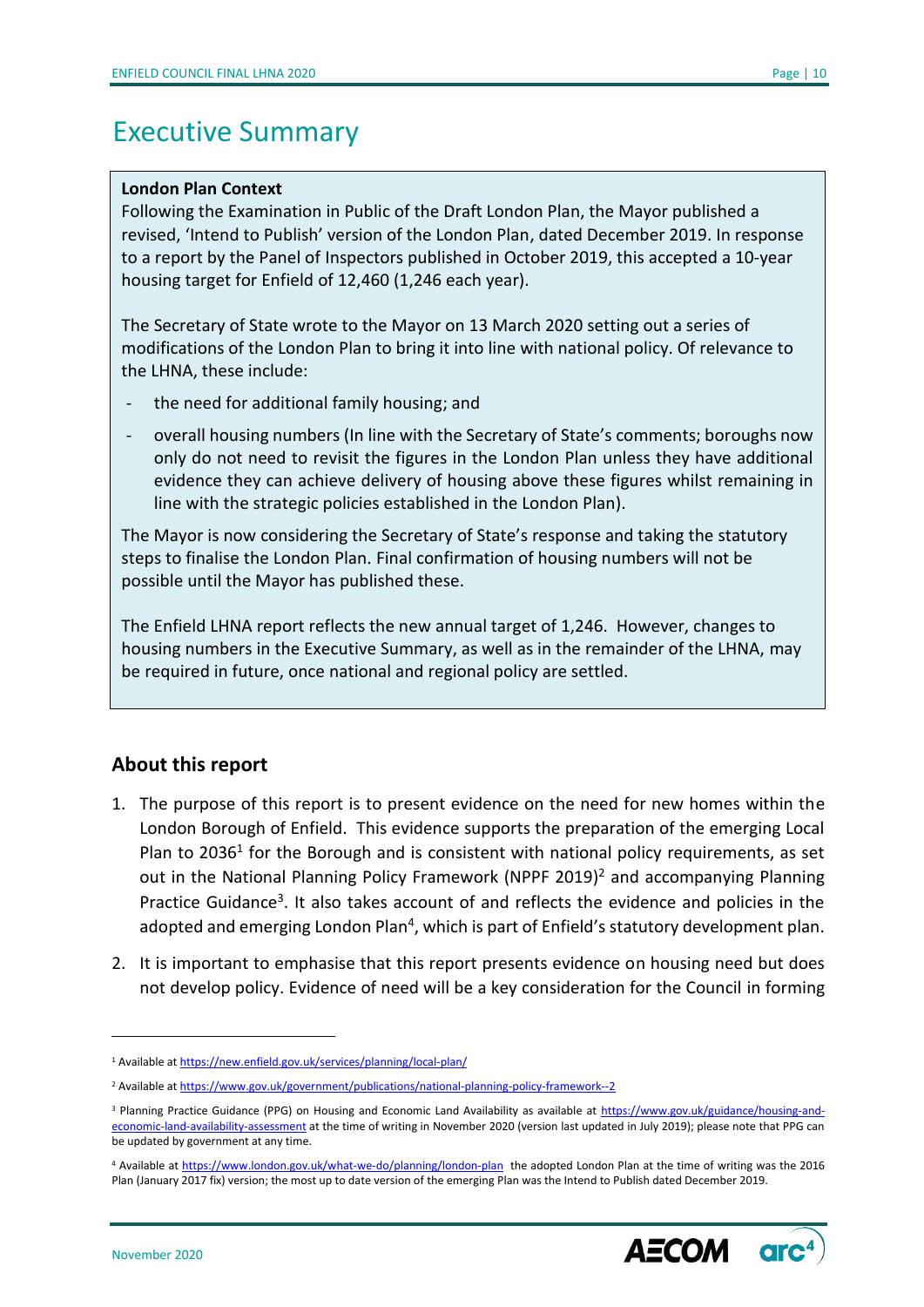policies in the Local Plan, but the Council must also consider a range of factors including viability considerations, the availability of funding and wider strategic objectives for Enfield.

3. During the course of this study, the national and London planning policy context has continued to evolve, and future requirements remain uncertain. The Government has recently completed a consultation on advanced proposals to change the 'standard method' for calculating housing need and to introduce a new affordable home ownership product known as 'First Homes'.<sup>5</sup> At the regional level, the London Plan 'Intend to Publish' version has been challenged by Government. Housing targets contained within the London Plan therefore remain uncertain.

### **The overall need for new homes**

- 4. There have been various approaches to assessing the overall need for new housing in an area over recent years. All approaches have started with the latest official household projections. The current practice guidance and existing standard method recommend the use of the official 2014-based household projections<sup>6</sup>. These projections anticipated 2,327 additional households per annum in the Borough between 2020-2030 (10-year period).
- 5. More up to date household projections have been produced by the ONS, including the latest 2018-based household projections<sup>7</sup>. In the latest projections, household growth in Enfield is projected to be substantially lower than the 2014 based projections. Between 2020-2030 (10-year period), household growth is expected to be 678 per annum. The significant downward adjustment of Enfield's anticipated household growth over this period is consistent with falls in London as a whole, although Enfield is a particularly extreme case.<sup>8</sup> This largely reflects recent changes in migration trends, which are now captured over a shorter (and potentially more volatile) period and reflect recent net outmigration of households from the borough.
- 6. However, these projections are rarely considered a sufficient sole basis for planning for new homes because the declining affordability of housing over time has suppressed household formation. Not everyone who would like to establish their own household in Enfield is able to. Many have to move further afield, stay in shared accommodation or live at home longer than they would like to.
- 7. More importantly, planning has long since been a 'predict and provide' exercise. Local authorities and other plan making authorities, including the Greater London Authority (the GLA, undertaking the Mayor's statutory planning function), need to balance the need and demand for new homes with other considerations, including local constraints on

<sup>7</sup> Available at

<sup>8</sup> The same tables show an annual growth for London (2020-2030) of 35,481,473 households in the 2014-based projections and of 27,720 households in the 2018-based projections. Annual household growth for London 2020-2030 is 50% lower using the 2018-based projections than the 2014-based projections. For Enfield, annual growth is 71% lower using the new projections instead of the older ones. This is the fourth biggest change of all London Boroughs.



<sup>5</sup> MHCLG (August 2020) Changes to the current planning system: consultation on changes to planning policy and regulations

<sup>6</sup> Available a[t https://www.gov.uk/government/statistical-data-sets/live-tables-on-household-projections](https://www.gov.uk/government/statistical-data-sets/live-tables-on-household-projections) (see live table 406)

[https://www.ons.gov.uk/peoplepopulationandcommunity/populationandmigration/populationprojections/datasets/householdprojectionsfo](https://www.ons.gov.uk/peoplepopulationandcommunity/populationandmigration/populationprojections/datasets/householdprojectionsforenglanddetaileddataformodellingandanalysis) [renglanddetaileddataformodellingandanalysis](https://www.ons.gov.uk/peoplepopulationandcommunity/populationandmigration/populationprojections/datasets/householdprojectionsforenglanddetaileddataformodellingandanalysis) (see 2018-based: Principal projection edition of this dataset and view stage 1 projected households – Principal table)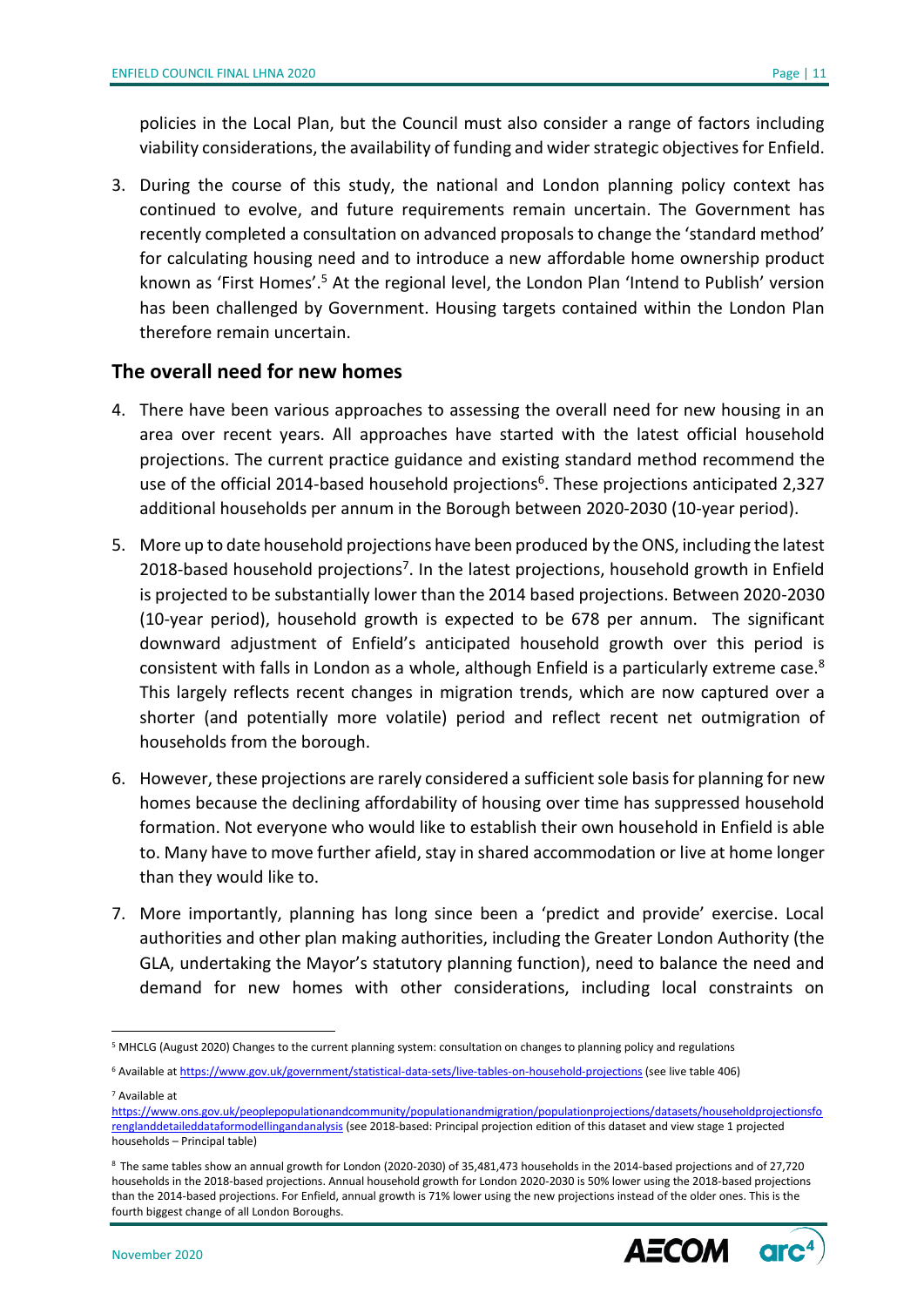development, such as environmental designations and the need for employment land, and on where infrastructure and services can best be provided to support growth.

- 8. The overall need for new homes within Enfield, and all local authority areas in England, is now determined by the current government 'standard method' set out in national planning policy. This standard method provides the minimum housing target that should be set out in the Local Plan. The standard method has to be based on 2014-based national household projections as the starting point and then adjustments have to be made to take account of the affordability of housing to local households. Under the current methodology, the figures are then capped to take account of existing adopted local plan requirements. In Enfield, the existing standard method results in a minimum housing need figure of 1,117 per annum. It is calculated as follows:
	- I. 2014-based household projection for 10-year period = 2,327
	- II. Uplifted to take account of affordability =  $3,856$
	- III. Capped at 40% above the adopted Local Plan target (798 + 40%) = 1,117
- 9. The figure of 3,856 per year can be seen as the 'unconstrained' estimate of housing need (i.e. need and demand is not limited by the supply or affordability of homes). The final figure of 1,117 is substantially lower than household projections and the affordability uplift. This is because of the cap which is applied under this method and this relates to the target in the existing plan. The intention of the cap is to make sure that housing targets do not increase so much from the adopted local plan as to make delivery entirely unrealistic.
- 10. The *new* government 'standard method', as proposed in the technical consultation document 'Changes to the current planning system' published by the Ministry of Housing, Communities and Local Government (MHCLG) in August 2020<sup>9</sup>, introduces the size of the existing housing stock in an area to the approach, as well as an additional uplift where housing affordability has worsened over time. This means that the more housing an area already has, the less affordable the existing housing stock, and the worse affordability is becoming, the more the area has to build in future. Furthermore, any cap on growth has been removed from the new method.<sup>10</sup>
- 11. In Enfield, as with other London Boroughs, the removal of the cap on growth has the effect of substantially increasing overall housing need despite substantial falls in the official household projections over the last 4 years. The new standard method results in a minimum housing need figure of 2,213 per annum – almost double the figure identified in the existing standard method. It is calculated as follows:
	- I. 2018-based household projection for 10-year period = 678
		- a. Because this is higher than 0.5% of the existing stock, at 631 dwellings, only the household projection is used in subsequent steps
	- II. Uplifted to take account of affordability =  $2,213$

<sup>&</sup>lt;sup>10</sup> At the time of writing, Government has suggested it will further amend the new standard method but a revised approach has not yet been published



<sup>9</sup> Available at<https://www.gov.uk/government/consultations/changes-to-the-current-planning-system> (please note that this consultation is now closed)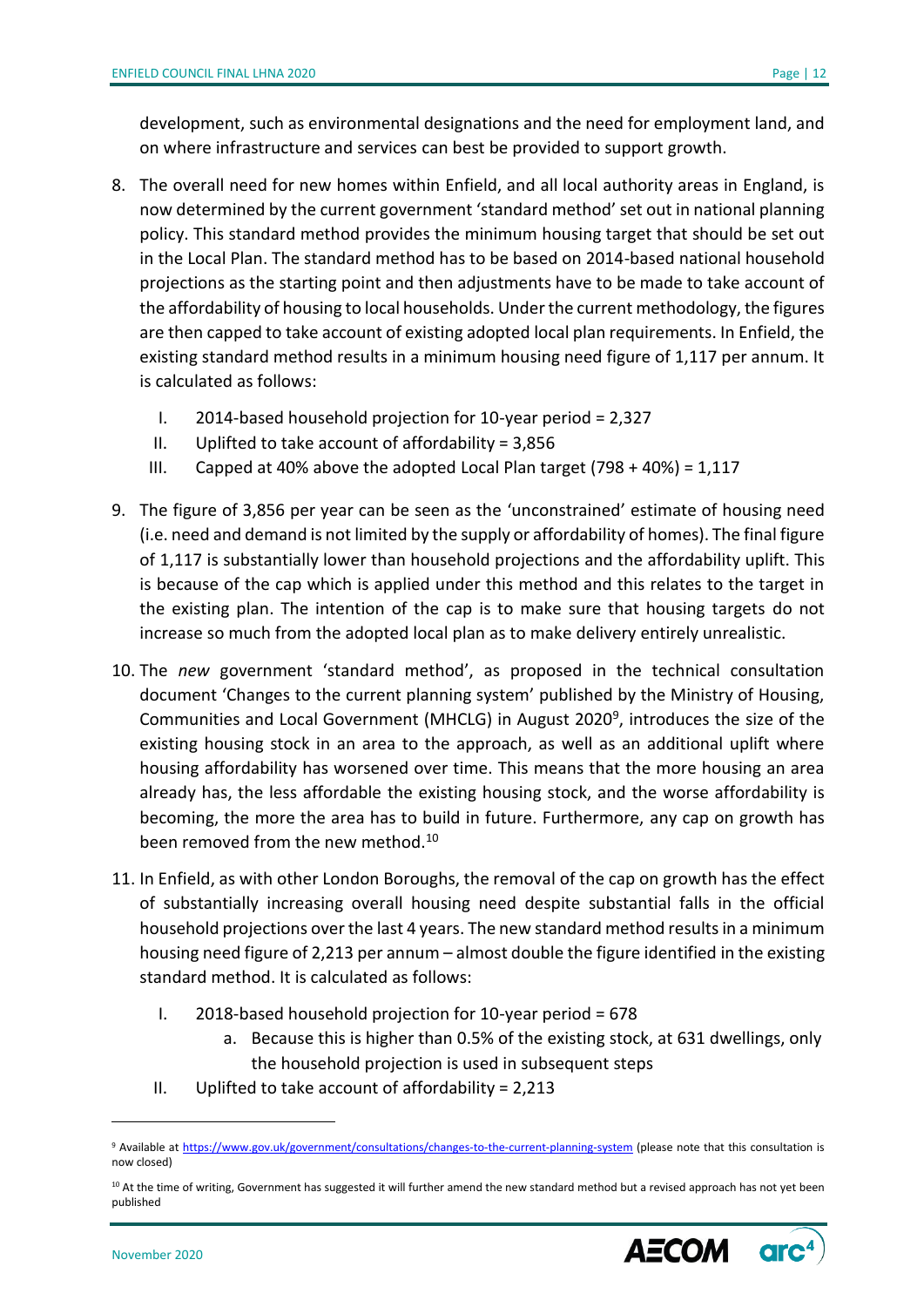- a. This includes an additional uplift because Enfield's affordability ratio has risen from 8.09 to 14.51 during the 10-year period
- III. No cap is applied
- 12. The figure of 2,213 per year can be seen as the 'unconstrained' estimate of housing need in Enfield, based on the 2018 projections. The final figure of 2,213 is substantially higher than household projections primarily because of the removal of a cap on growth.
- 13. Neither of these standard method figures provide a housing target or requirement for Enfield. The London Plan 'Intend to Publish' identifies a target of 1,246 homes per annum for Enfield. This was developed before the new standard method was published and so does not reflect the latest national policy developments. Nevertheless, if the London Plan is adopted, the Enfield Local Plan will need to adopt a housing requirement that is in conformity with this.<sup>11</sup>
- 14. The government also states in its White Paper 'Planning for the Future', published for consultation in August 2020<sup>12</sup>, that it proposes to accompany the new standard method with a *'new nationally-determined, binding housing requirement that local planning authorities would have to deliver through their Local Plans. This would be focused on areas where affordability pressure is highest to stop land supply being a barrier to enough homes being built. We propose that this would factor in land constraints, including the Green Belt, and would be consistent with our aspirations of creating a housing market that is capable of delivering 300,000 homes annually, and one million homes over this Parliament We also propose that it would be possible for authorities to agree an alternative distribution of their requirement in the context of joint planning arrangements. In particular, it may be appropriate for Mayors of combined authorities to oversee the strategic distribution of the requirement in a way that alters the distribution of numbers, and this would be allowed for'*.
- 15. This means that the government intends to provide London with a binding housing requirement (different from, but based on the unconstrained need calculation), taking into account constraints such as Green Belt, which is then likely to get redistributed by the Mayor for each borough, based on his growth strategy for London as a whole.<sup>13</sup>
- 16. The Local Plan for Enfield is therefore being developed in an uncertain policy environment. There is a range of possible outcomes in terms of the overall need and requirement for housing that will emerge once the new standard method is finalised and the new London Plan adopted:
	- 1,117 homes per annum: existing standard method minimum need figure;
	- 1,246 homes per annum: Draft London Plan Intend to Publish target, based on existing standard method;
	- 2,213 homes per annum: new standard method minimum need figure;

<sup>&</sup>lt;sup>13</sup> We assume this would be as part of an early or comprehensive review of the New London Plan. Therefore the standard method would apply at the point of the update to the New London Plan is adopted.



<sup>11</sup> Assuming the emerging New London Plan (2019) is adopted prior to the adopted London Plan (2016) becoming more than five-years old: <https://lichfields.uk/blog/2020/august/7/london-and-the-new-standard-method-england-s-hotbed-of-need/>

<sup>12</sup> Available at

[https://assets.publishing.service.gov.uk/government/uploads/system/uploads/attachment\\_data/file/907956/Planning\\_for\\_the\\_Future\\_web](https://assets.publishing.service.gov.uk/government/uploads/system/uploads/attachment_data/file/907956/Planning_for_the_Future_web_accessible_version.pdf) [\\_accessible\\_version.pdf](https://assets.publishing.service.gov.uk/government/uploads/system/uploads/attachment_data/file/907956/Planning_for_the_Future_web_accessible_version.pdf)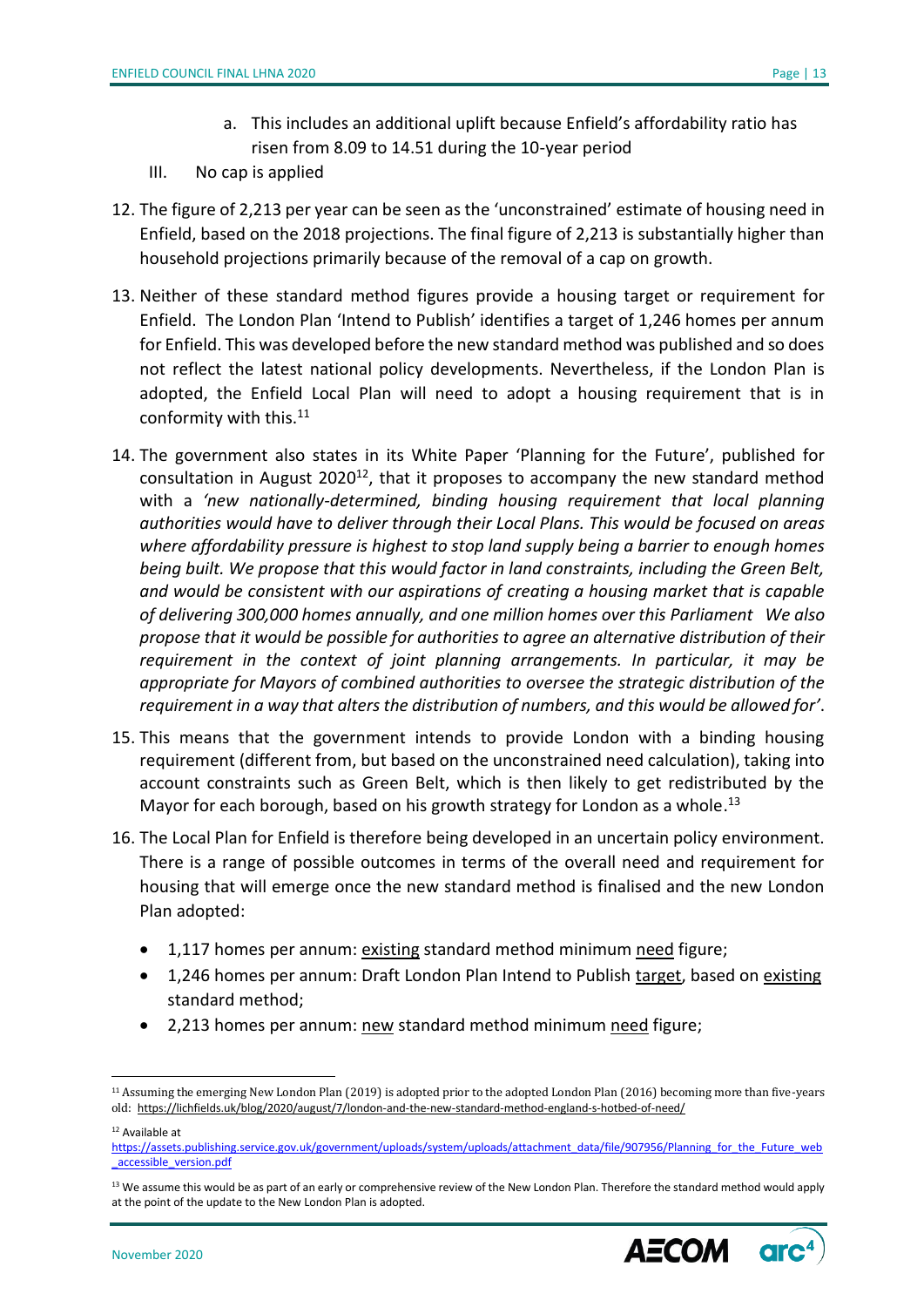- An as yet unknown target, likely provided by the government, based on the new standard method; and
- An as yet unknown target, likely to be provided by the Mayor of London, based on the awaited government requirement and the new standard method, redistributed based on Greater London spatial priorities.
- 17. It is relevant to note that the current adopted Local Plan target is 798 per annum and Enfield delivery in recent years has been below this target. All of the plausible housing requirements described above, therefore, significantly exceed current plans, strategies, and delivery.
- 18. This report takes forward the Draft London Plan Intend to Publish target of 1,246 homes per annum as a point of reference. In practice, the housing requirement in the Local Plan may (and is likely to) be different, depending on how national and regional planning policy settles and decisions taken by Enfield. However, 1,246 is the most up to date target (rather than needs figure), available to Enfield at the time of writing.

## **Key issues and challenges in Enfield identified in this Local Housing Needs Assessment (LHNA)**

- 19. This report demonstrates that Enfield is part of a wider housing market in north London, with significant net in migration from Haringey (south) and out migration to authorities to the north of Enfield, such as Broxborne. In recent years, there has been net outmigration of households from Enfield and the declining affordability of housing in the borough is likely to have been a significant factor in this pattern. Enfield is also connected to other London Boroughs, including Westminster and the City of London, as many Enfield residents travel to work in these areas. This means that trends in neighbouring Boroughs and decisions taken about development across London will impact on Enfield and vice versa.
- 20. There are distinctive patterns within the Borough with generally higher house prices and rents in the west and lower prices and rents in the east of the Borough. The east of the Borough also contains some of the most deprived areas of England according to the Index of Multiple deprivation<sup>14</sup>.
- 21. Enfield has a particular challenge in addressing homelessness. Almost 2,000 households were 'owed a duty' in 2019/20 – meaning that Enfield Council had a duty to address their needs under the Homelessness Reduction Act 2018<sup>15</sup>. This level of homelessness is consistent with Enfield's share of the population of London as one of the most populous London Boroughs. However, a substantial number of households are currently living in temporary accommodation in the Borough and rates of temporary accommodation use are high compared to London as a whole. At the time of writing, around 3,600 households were living in temporary accommodation in the Borough<sup>16</sup>. Temporary accommodation is given to households who present to a local authority as homeless, if the Council does not have



<sup>14</sup> Available a[t https://www.gov.uk/government/statistics/english-indices-of-deprivation-2019](https://www.gov.uk/government/statistics/english-indices-of-deprivation-2019)

<sup>15</sup> Available a[t https://www.gov.uk/government/publications/homelessness-reduction-bill-policy-factsheets](https://www.gov.uk/government/publications/homelessness-reduction-bill-policy-factsheets)

<sup>&</sup>lt;sup>16</sup> Data provided by LBE knowledge & insight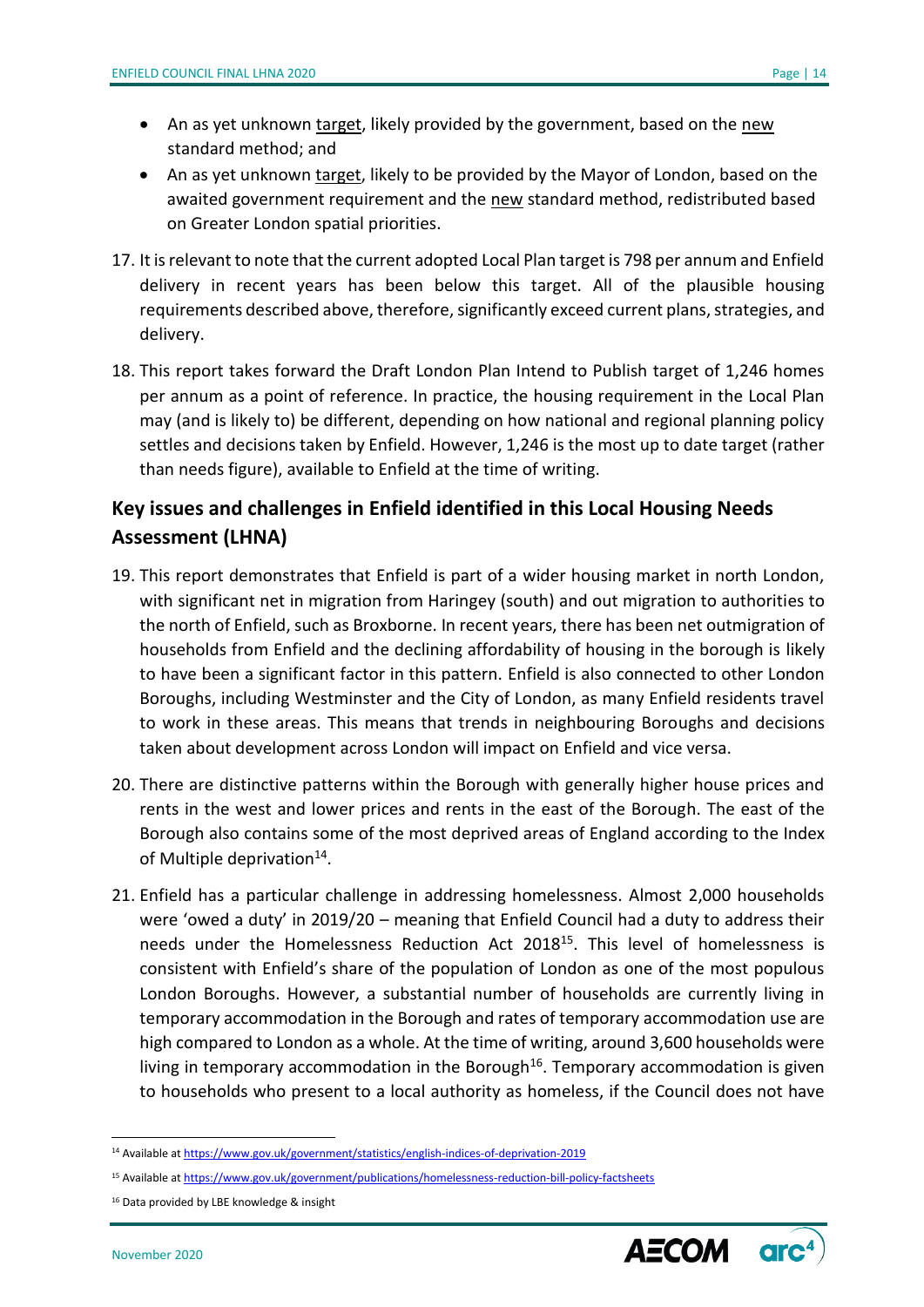suitable longer-term housing available when it accepts responsibility to house that household. This accommodation can be in a council owned or a privately owned property or even in a B&B.

- 22. The high level of households living in temporary accommodation within Enfield presents a particular challenge to the Council in meeting housing needs. There are a number of facets to this problem:
	- There is a higher concentration of homelessness and households living in temporary accommodation in the east of the Borough. This is because of the availability of relatively cheaper private rented sector housing which allows households to access accommodation with housing benefit. Conversely, there is more limited availability of social housing and higher private rented rents in the west of the Borough.
	- There is evidence of substantial numbers of placements of homeless households from other London Boroughs into Enfield, particularly from Boroughs which have more expensive rented housing. This has contributed to what can be described as a 'dysfunctional' private rented housing market within parts of the Borough (e.g. Edmonton in the south east) where the sector is somewhat driven by housing benefit, homelessness and private sector landlords taking incentive payments from a range of Councils to house their homeless households.
	- The high level of households living in temporary accommodation means that the acute needs of these households dominate the Council's housing register and that the Council therefore has had to concentrate much of its efforts on addressing this very acute need, limiting its ability to address wider housing needs.
- 23. House prices in the Borough have risen significantly in the last 20 years, more than doubling between 2000-2019, in line with the trend across London as a whole. The ability to buy a home in the open market is beyond the reach of many Enfield residents on the basis of their incomes.
- 24. Rents have also increased substantially in the last 5 years, with more significant rises amongst lower quartile rents (the cheaper properties on the rental market). Affordability is particularly challenging for those on lower incomes and key workers. In some parts of the borough, particularly in the south east, many households have very low incomes and rely on benefits in order to access housing. As such, they are often in financially precarious positions, including where their earnings and benefits together do not cover rent and living costs. This can particularly be the case for larger households.

### **The need for affordable housing**

25. A key role for local authorities is to identify the need for affordable housing and to set out polices to address this in the Local Plan. The NPPF sets out the definition of affordable housing and it is important to note that this definition now clearly includes the need for affordable home ownership as well as for affordable rented accommodation more traditionally associated with affordable or social housing.

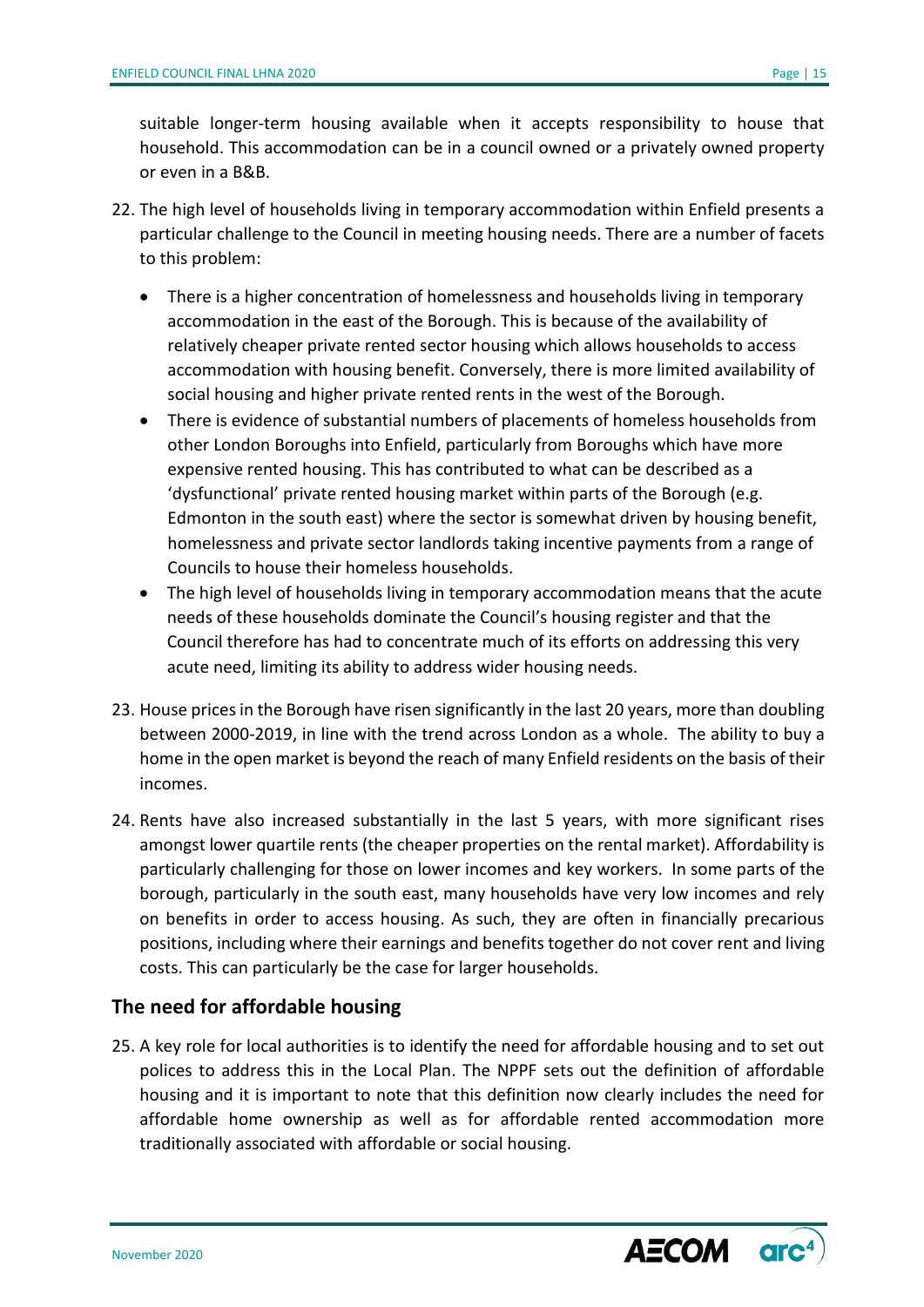- 26. The recent GLA Intermediate Housing Consultation and supporting research note published in 2020 $17$  is also clear about the distinction between households who need or want affordable home ownership, or intermediate rents, and those who need social or affordable rented housing.
- 27. For this reason, it is important that the LHNA for Enfield provides two estimates of these distinct groups of households who may need or want affordable housing.
- 28. The first relates to the need, primarily, for subsidised rented homes to meet acute needs identified through the waiting list<sup>18</sup> and other sources. These are the people who cannot afford to rent or buy in the open market and would be more likely to present as homeless or live in unsuitable or overcrowded accommodation without access to affordable rented housing.
- 29. The second estimate identifies the need for affordable home ownership or intermediate products (which could include discounted market rents) to meet the needs of those who may be able to afford to rent in the market but cannot afford to buy or to save for a deposit. These needs are part of the definition of affordable housing need but less acute, as these people can afford a form of private housing.
- 30. It is important to acknowledge that there may be some overlap between these two groups. For example, those who are identified as being able to afford market rents may actually struggle to afford a property of a suitable size (for example if they have a large family) or may have debts or outgoings which mean their position in the rented sector is precarious. It is unlikely that the households identified as in need of subsidised rents (from the waiting list) would have the resources to afford other tenures since these are largely households in acute housing need and living in temporary accommodation. The Enfield housing register also uses an income threshold which rejects applicants who may be able to afford one of the least expensive shared ownership properties and by extension, those who can afford market rents.
- 31. The LHNA estimate of the need for social/affordable rented housing is 711 homes per annum. This is based on:
	- the backlog of households currently in need, as evidenced by the Council's waiting list,
	- the formation of new households who are unable to afford to meet their needs in the market, and
	- the available supply of social and other affordable rented housing through lettings each year.

A separate estimate of the need for intermediate and affordable home ownership homes is provided on the basis of:

- the backlog of households living in the private rented sector who may prefer to buy,
- the proportion of newly forming households who are likely to be able to rent but unable to buy, and
- the supply of intermediate (shared ownership) properties for resale.

<sup>18</sup> Also called housing register [\(https://new.enfield.gov.uk/services/housing/council-housing/apply-to-be-on-the-housing-register/\)](https://new.enfield.gov.uk/services/housing/council-housing/apply-to-be-on-the-housing-register/)



<sup>17</sup> Available a[t https://www.london.gov.uk/sites/default/files/20200804\\_intermediate\\_housing\\_consultation\\_2020.pdf](https://www.london.gov.uk/sites/default/files/20200804_intermediate_housing_consultation_2020.pdf)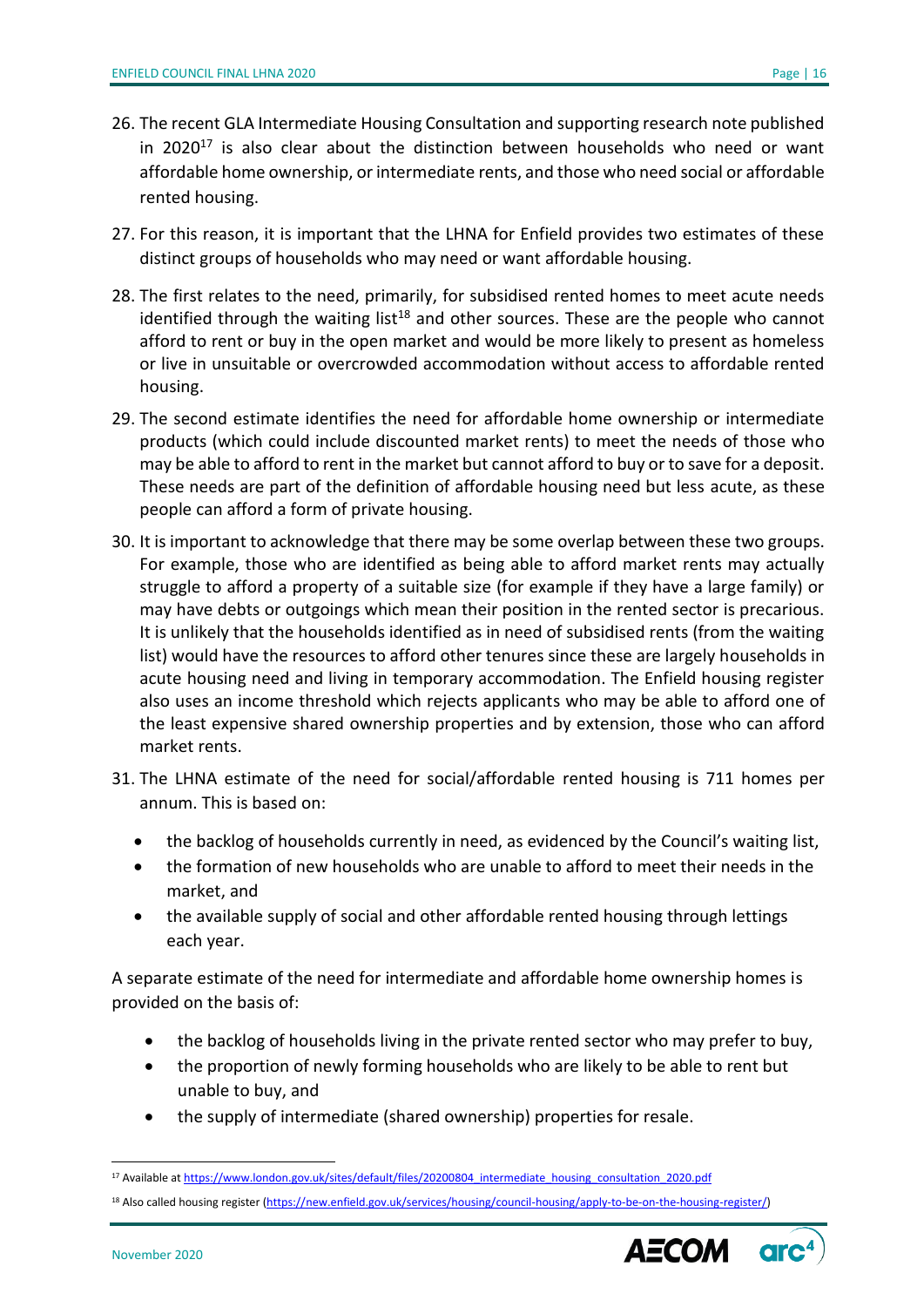- 32. The LHNA estimates 696 households per annum will need intermediate tenures and products in Enfield. It is important to keep in mind that these households are generally not in acute housing need and do not lack housing, but most would prefer to own their own home rather than rent.
- 33. It is important to note that the two estimates of the need for affordable housing are different. The estimate of the need for subsidised rented housing is a measure of acute need where households lack their own housing or live in unsuitable conditions. It is also a minimum estimate since it relies to some extent on the waiting list which only registers those in acute need (primarily those who are homeless and living in temporary accommodation). There are a large number of additional households living precariously in the private rented sector supported by housing benefit who are not included in either estimate.
- 34. The estimate of the need for affordable home ownership or intermediate housing is a measure of households who may be able to rent in the market but are unable to afford to buy and would prefer to do so. This may be seen as 'potential demand' rather than housing need since these households may have other options. However, it is important to note that NPPF 2019 considers these households as in need of affordable housing.
- 35. Taken together, the two estimates equate to 1,407 households each year who need some form of affordable housing in Enfield. This would exceed the current standard method need figure (1,117) and the London Plan target (1,246 per annum) and equates to 64% of the need figure under the new standard method (2,213).
- 36. Over the period 2013/14 to 2017/18, a total of 853 affordable dwellings have been built in Enfield, accounting for 30% of all dwellings built. The overall average annual newbuild 2013/14 to 2017/18 has been 573, which is well below the potential housing target of 1,246. There is therefore a substantial gap between actual affordable housing delivery in past years and the estimated need for affordable housing in the Borough. This gap has been widening for a considerable time in Enfield as well as in other local authority areas. It is relevant to note that new homes delivered through permitted development conversions from office space in Enfield have not contributed to delivery of affordable housing. This issue is considered in a separate report to the Council.<sup>19</sup>

### **Affordability of housing in Enfield**

- 37. The LHNA demonstrates the challenge for many Enfield households in affording to buy or rent in the open market. Affordability of market housing has also worsened over recent years as prices and rents have risen more rapidly than earnings and incomes.
- 38. However, it is also important to consider how affordable existing 'affordable housing' tenures and products are to those households who need them. This LHNA has considered affordability by applying a number of measures or benchmarks:
	- Whether households are spending more than one third of their gross income on housing costs;
	- Whether LHA (Local Housing Allowance, also called housing benefit) covers their rent;

<sup>&</sup>lt;sup>19</sup> AECOM report to London Borough of Enfield (2020) Office to Residential Research



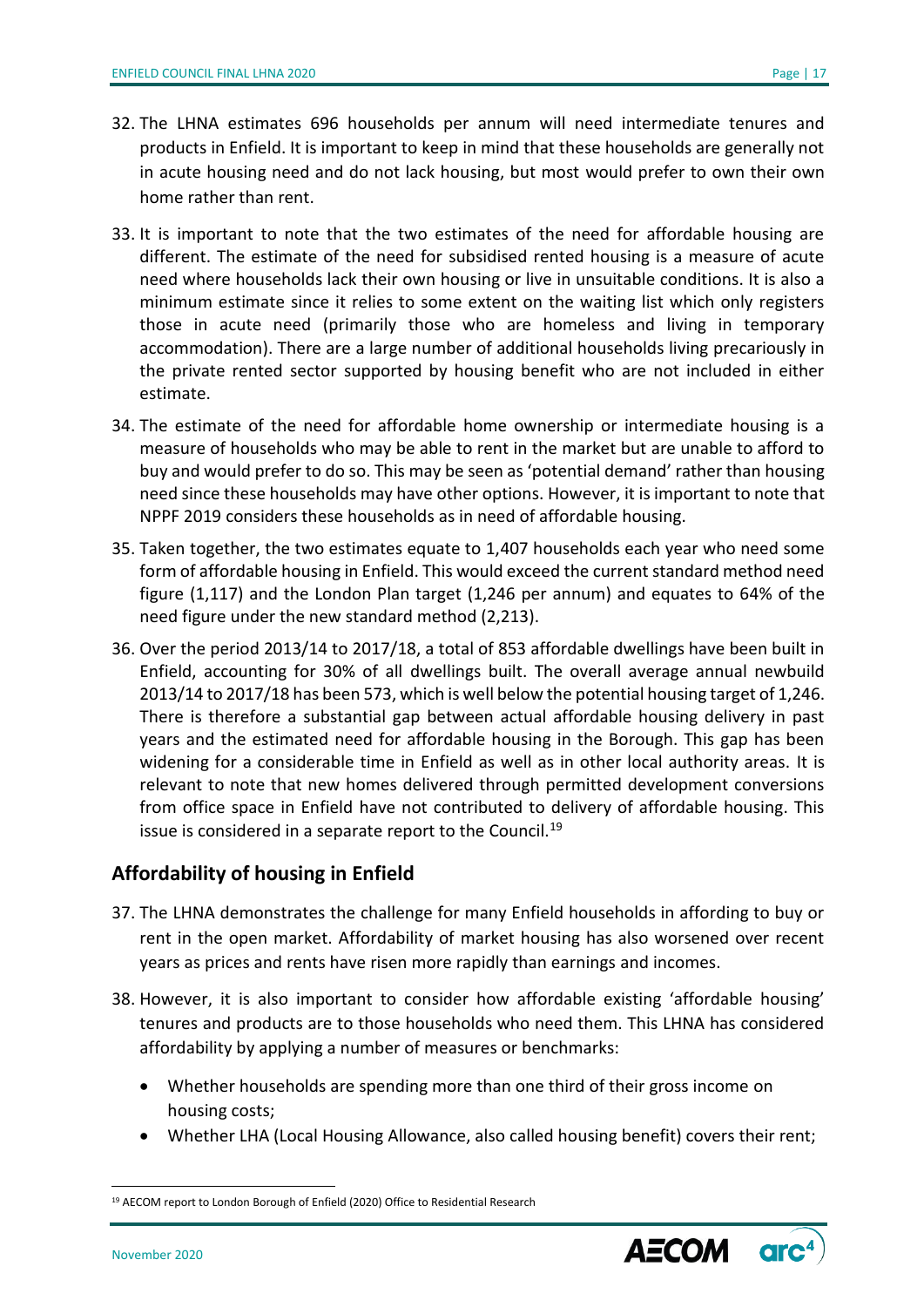- Whether households on average incomes can afford to rent or buy affordable housing; and
- Whether key workers on typical salaries can afford to rent or buy affordable housing.

It is useful to draw out a number of observations about the affordability of housing in Enfield:

- The cost of home ownership is out of reach to most households in Enfield on the basis of their incomes (unless they are existing home owners or have substantial deposits).
- Market rents are affordable to households on average incomes, but even lower quartile rents are stretching for households who rely on housing benefit alone, as they are typically set just above the LHA (housing benefit) limit.
- Existing affordable home ownership products, such as shared ownership, extend home ownership to additional households in Enfield but they do not extend affordability to all households who can rent but can't buy.
- The Government's proposed new First Homes product would need new homes to be discounted by more than 60% in Enfield to ensure they are affordable to households on average incomes.
- Intermediate rents (e.g. London Living Rent) are affordable to households on average Enfield incomes. These types of homes may also be a route to home ownership for households on average incomes as the discounted rent allows these households to save for a deposit. Discounted market rents provided through new Built to Rent schemes may be considered a new source of intermediate rents, though this will depend on the discount secured.
- Affordability of intermediate housing is challenging for key workers if their household is reliant on one income. Households with two people earning are likely to be able to access current products such as shared ownership, as well as subsidised rented homes.
- Housing benefit rates cover the cost of renting in the social and affordable rented sector. They are sufficient to cover London Affordable Rents and London Living Rents within Enfield, but this does not guarantee that households will have sufficient incomes (from earnings or other benefits) to afford their other living costs. This raises a separate question about whether welfare benefits (set by the Government) are sufficient to cover living costs of low income households which is beyond the scope of this LHNA.
- It is important that new tenures and products are provided with local incomes in mind to maximise affordability to households who are unable to rent or buy in the open market<sup>20</sup>.

### **The size mix of homes needed**

39. The LHNA provides evidence on the likely mix of homes needed over the plan period and the current stock of homes available to residents in Enfield. It is important to keep in mind that estimating the appropriate mix of homes that might be needed in the future is not a

<sup>&</sup>lt;sup>20</sup> However, please note that such rents cannot be set through planning policy and have to be determined as part of a Housing Strategy

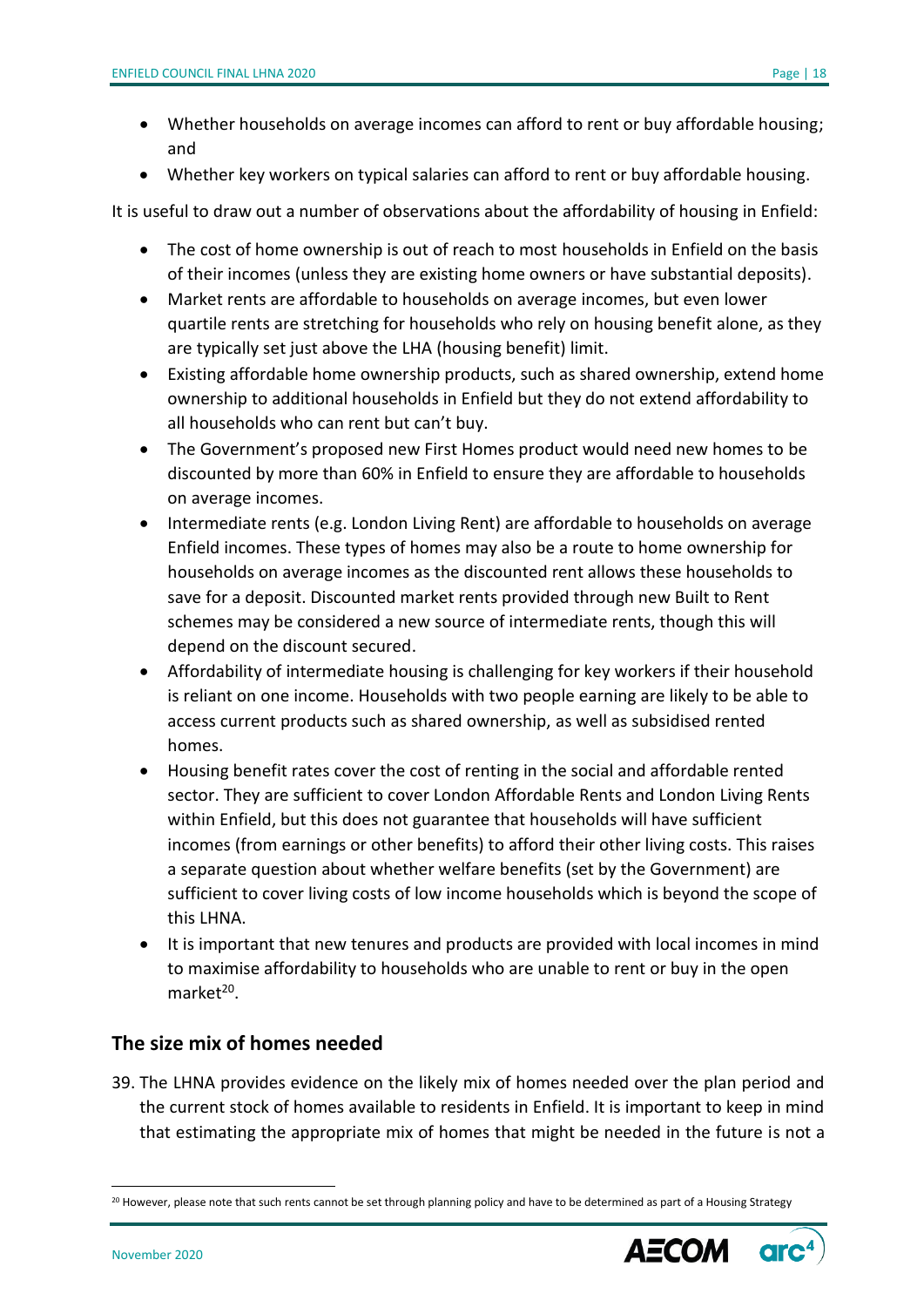precise science. In the market sector, the type and size of homes required is driven by income, wealth and life-stage rather than demographics (e.g. the size of the household).

- 40. The modelling undertaken for this study suggests the largest requirement in the market sector will be for 3- and 4-bedroom homes – i.e. family sized accommodation, with just over one quarter likely to require 1- and 2-bedroom properties. It is important to note that this is driven by demographic change within the Borough and does not mean that existing households within Enfield will be able to afford such new family sized housing.
- 41. In the affordable sector it is easier to match households with the type and size of property they need because, at least in the social/affordable rented sector, households may only access homes that meet their basic needs (based on the Council's allocations policy<sup>21</sup> and on what properties are available to the Council to allocate). Nevertheless, overcrowding within the Borough is a problem, with a substantial proportion of households in the private and social rented sectors living with less space than they need.
- 42. In the affordable housing sector, the largest proportion of households need 2- and 3 bedroom properties. Once the borough's new allocation scheme is adopted, this may result in some change to the nature of demand for social/affordable rented properties in the borough, but this is unlikely to be radical, as young families with acute need tend to be the largest proportion of households needing affordable accommodation in the social/affordable rented sector.
- 43. Enfield does not currently hold a waiting list of households interested or eligible for intermediate or affordable home ownership properties. Take up of these properties both within the borough and more widely across London and England is typically amongst younger households who were previously living in the private rented sector. Demand for 2 bedroom properties tends to be highest, although some single and couple households need or want 1-bedroom homes and there is some demand from family households for larger properties.

### **The needs of specific groups**

- 44. This LHNA has also identified housing needs of specific groups within the population. There are two groups whose needs are on a substantial scale and likely to grow over the plan period, which will impact on the need and demand for housing in the borough, particular in terms of specialist accommodation:
	- Older people: significant growth in the older population is projected over the plan period within the Borough and, as a result, the need to expand provision of specialist forms of accommodation and mainstream housing which is suitable for or adapted to the needs of households as they age.
	- People with disabilities: a substantial proportion of households contain someone who has health or mobility problems and this is projected to grow over the plan period. Separate evidence from the housing register confirms that households needing larger

<sup>&</sup>lt;sup>21</sup> <https://new.enfield.gov.uk/services/housing/housing-allocations-scheme/> \*Note that at the time of writing, the Council is consulting on the introduction of a new allocation scheme